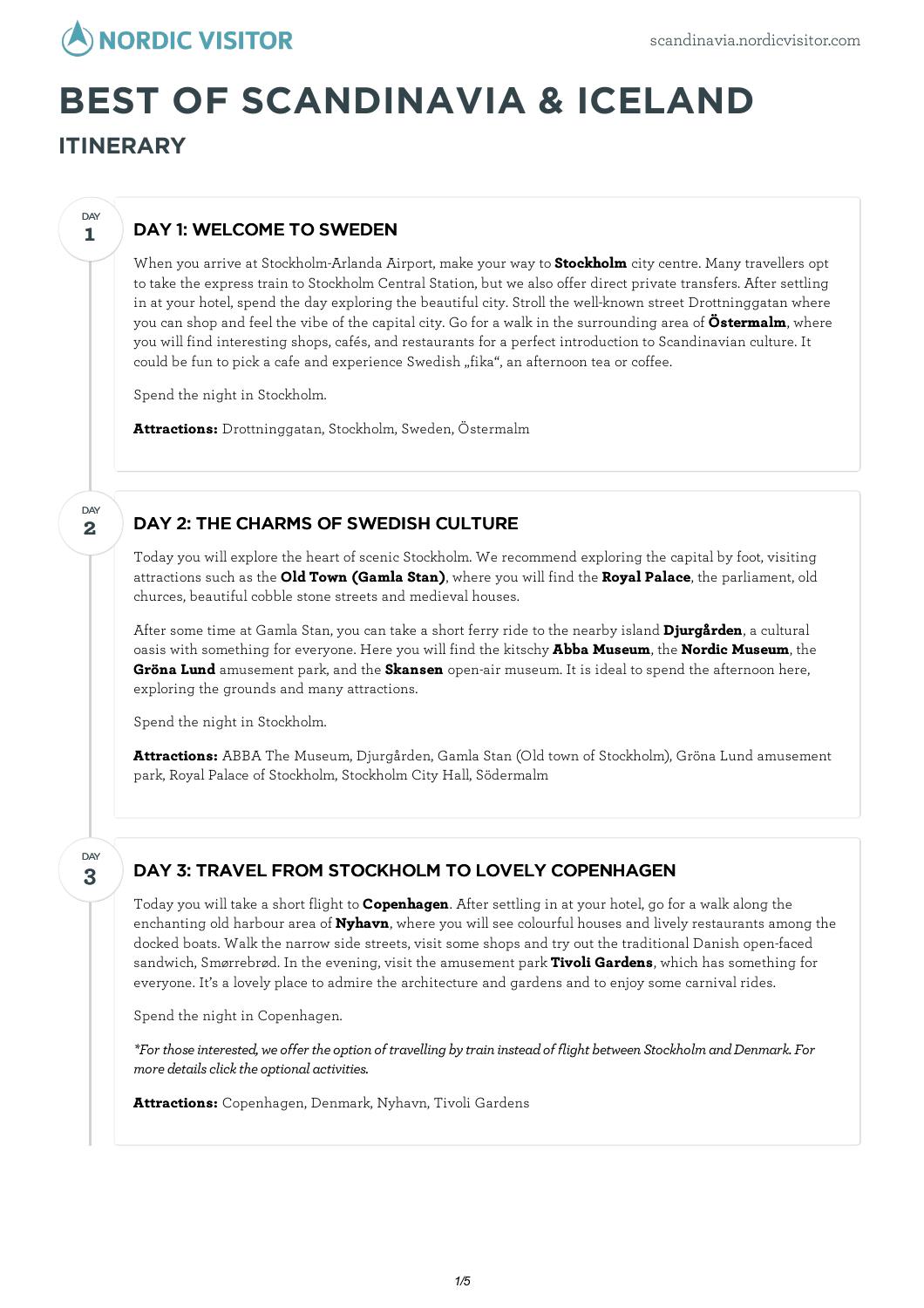### DAY 4: A DAY IN CAPTIVATING COPENHAGEN

You have the whole day to explore **Copenhagen**. We recommend seeing the city by foot, visiting landmarks including **Amalienborg Palace, Christiansborg Palace,** and the famous **Little Mermaid** statue. An optional cruise from the harbour is also highly recommended as you can appreciate the architecture and beauty of the city by water. Next, stroll **Ströget** street for some shopping and grab something to eat at Torvehallerne food hall.

Spend the night in Copenhagen.

**4**

**DAY** 

**5**

**DAY** 

**6**

**DAY** 

**Attractions:** Amalienborg Palace, Christiansborg Palace, Little Mermaid, Nyhavn, Strøget shopping street

## DAY 5: SET SAIL FOR NORWAY

Spend the morning touring Copenhagen. Some interesting attractions include the observatory of **The Round Tower**, the most famous church in Copenhagen, **Church of Our Saviour**, as well as the impeccable King's Garden, and the regal **Rosenborg Castle**. In the early afternoon, it's time to board your cruise to Oslo, which sails gently up the **Kattegat Sund** on its way to Norway's capital city. You can enjoy dinner in one of the restaurants, check out the entertainment on board or just relax and watch the sunset from the deck.

Spend the night on the cruise.

**Attractions:** Church of Our Saviour, Kattegat Sund, Rosenborg Castle, The Round Tower

## DAY 6: ENJOY ENCHANTING OSLO

After the cruise ship docks, get ready to see the best of Oslo. The city is quite walkable and recommend exploring by foot and the convenience of public transport. Notable attractions include the beautiful **Vigeland Sculpture Park**, **Fram Polar Ship Museum** and spending some time along the beautiful harbour area. Other interesting stops include the **Munch Museum**, **Royal Palace**, **Akershus Fortress**, and **Oslo City Hall**.

Spend the night in Oslo.

**Attractions:** Aker Brygge, Akershus Fortress, Fram Museum, Munch Museum, Norway, Oslo, Vigeland Sculpture Park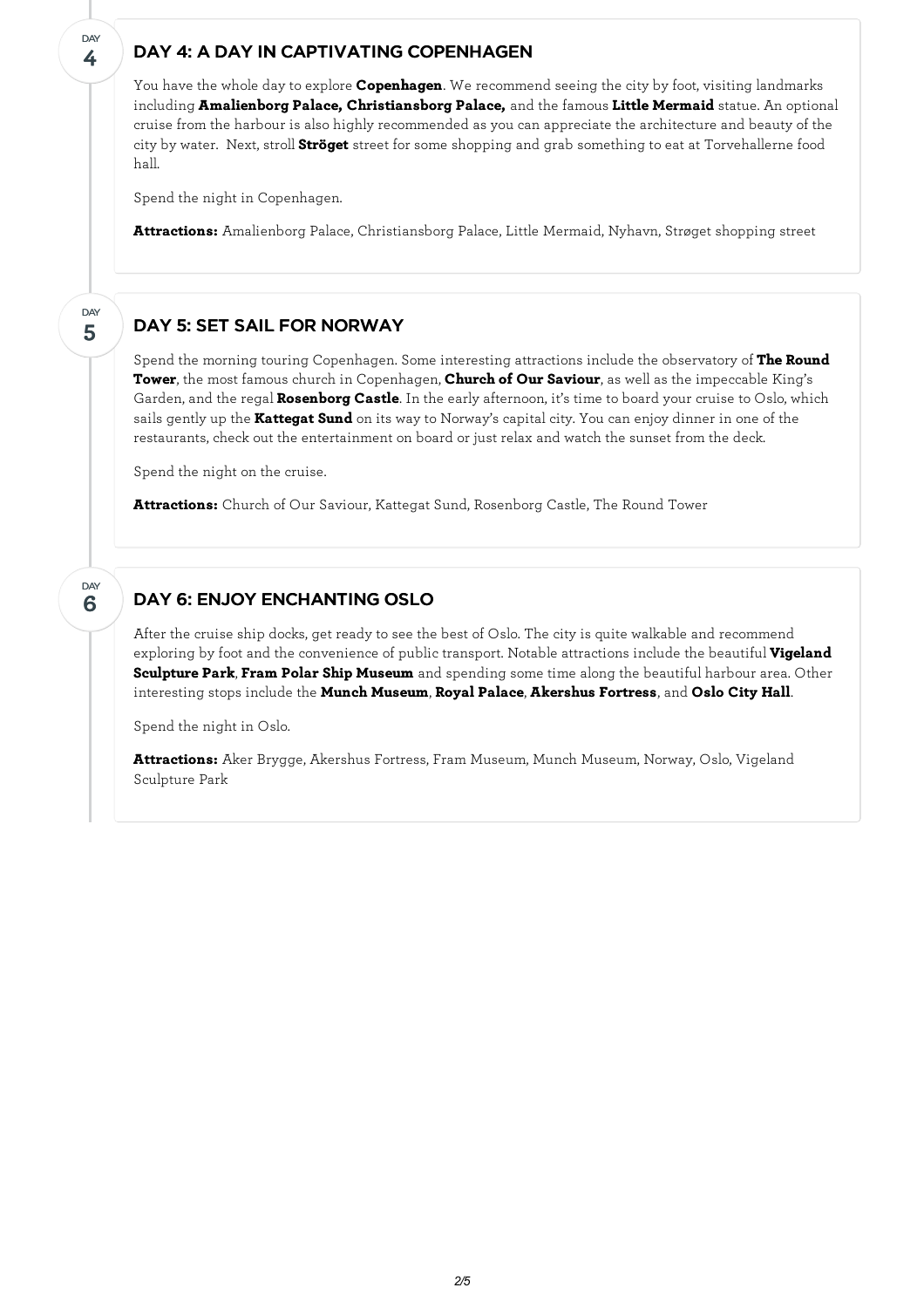## DAY 7: NORWAY IN A NUTSHELL - THE FLÅM RAILWAY

Get ready for the spectacular Norway in a Nutshell® railway journey towards Bergen, with an overnight stop in **Flåm**. This train ride takes you over Norway's "mountainous rooftops", through charming villages like Gol and **Geilo**, before reaching Myrdal, where you'll switch trains to the famous **Flåm Railway** (Flåmsbana) for an incredible ride to the beautiful village of Flåm. Enjoy a relaxing day in Flåm, where you can follow one of the many hiking trails in the mountains around the village, or participate in an optional activity, such as kayaking, fjord sightseeing or visiting the Stegastein platform.

Spend the night in Flåm.

**7**

**DAY** 

**8**

DAY

**9**

DAY

*We recommend booking luggage transfer for the travel between Oslo and Bergen.* 

**Attractions:** Flåm, Flåm Railway (Flåmsbana), Geilo, NORWAY IN A NUTSHELL®

#### DAY 8: NORWAY IN A NUTSHELL TO BERGEN

Spend the morning at leisure, either relaxing at the hotel or taking a walk along the fjord. Around noon, you'll board a boat to sail through **Aurlandsfjord** into the World Heritage-listed Nærøyfjord, the narrowest fjord in all of Europe. This is perhaps the most beautiful arm of **Sognefjord**, with its mighty waterfalls and small farms clinging to the steep mountainsides. The boat docks in Gudvangen, from where you'll be transported by bus to **Voss** to board the train for the last stretch of the journey to **Bergen**.

Spend the night in Bergen.

**Attractions:** Aurlandsfjord, Bergen, Fjords in Norway, Flåm, Nærøyfjord, Sognefjord

## DAY 9: THE CAPITAL OF THE FJORDS

Despite being an international city, Bergen, "The Capital of the Fjords", has all the charms of a small town. Here you'll find **Bryggen**, a UNESCO World Heritage site, along with remarkably preserved old houses, a lively fish and flower market, cable cars offering stunning views, great museums and more. We recommend riding the **Fløibanen** Funicular to Mount Fløyen to enjoy the panoramic views over the city or a cable car up Mt. Ulriken. Bergen is also known for its museums dedicated to history about trade and fisheries, architecture, music and contemporary art.

Spend another night in Bergen.

**Attractions:** Bergen, Bryggen, Fishmarket, Fløibanen Funicular (Funicular Railway), King Håkon's Hall, Rosenkrantz Tower, St. Mary's Church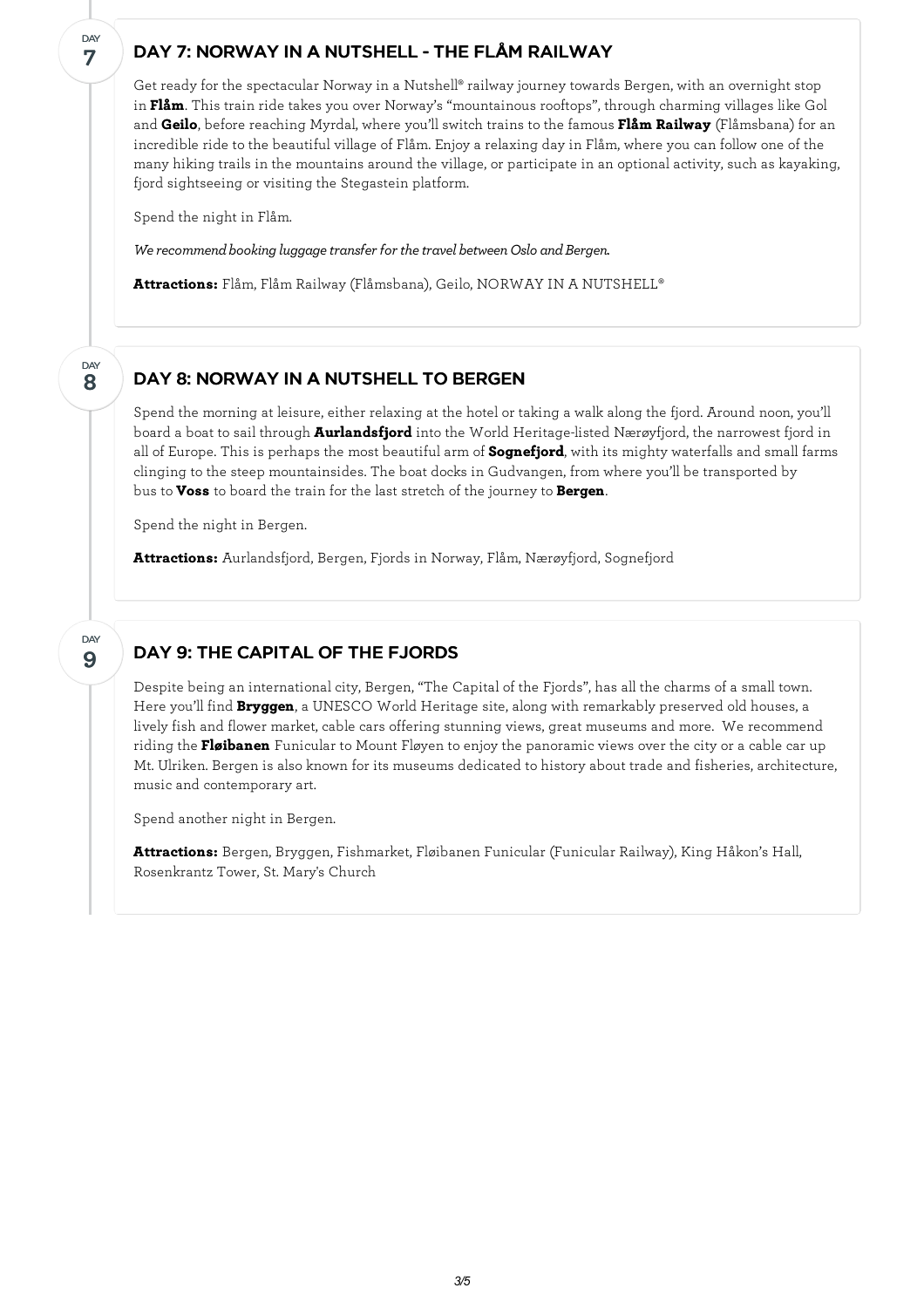## DAY 10: BEAUTIFUL BERGEN TO IDYLLIC ICELAND

This morning, enjoy some last-minute shopping, visit one of Bergen's many museums or relax at a café, before heading to Bergen-Flesland Airport for your included flight to Iceland.

On arrival to Keflavik International Airport, you will be greeted by a driver who will take you to your accommodation in **Reykjavík**. After settling in, the rest of the day is free for you to explore. We recommend strolling the streets of the charming capital city, visiting museums, and exploring landmarks like **Hallgrímskirkja** and the **Sun Voyager**.

Spend the next four nights in Reykjavik.

**Attractions:** Iceland, Reykjavík

**10**

DAY

**11**

DAY

**12**

DAY

## DAY 11: REYKJAVÍK CITY WALK & BLUE LAGOON

After breakfast, enjoy an exclusive guided small group walking tour in the heart of Reykjavik with a friendly local guide. Over the course of the 3-hour walk, your guide will introduce you to the bustling downtown area including the concert hall Harpa, the old harbour area, the parliament building, and the small city pond.

In the afternoon, you will be picked up for a bus transfer to the famous **Blue Lagoon**, where you can bathe in the heated geothermal pool, which is rich with silica and soothing for your skin. You can also enjoy a sauna or steambath and an array of spa services (which must be booked in advance).

Spend the night in Reykjavik.

**Attractions:** Blue Lagoon, Reykjavík

## DAY 12: THE CLASSIC GOLDEN CIRCLE

Today you will visit some of Iceland's most famous attractions with a guided small group tour of the classic **"Golden Circle"** route in South Iceland. One of the many highlights on this journey is **Þingvellir National Park**, a place of great historical and geological significance that is also listed as a UNESCO World Heritage site. Other attractions include the beautiful two-tiered **Gullfoss** waterfall and the spouting hot springs of Geysir. While Geysir lies dormant, its neighbour Strokkur erupts every few minutes, gushing steam and water from the bowels of the earth. A taste of Icelandic food and drink is included on the tour. On return to Reykjavik, you will see the beautiful waterfall Faxi.

Spend the night in Reykjavik.

**Attractions:** Geysir, Gullfoss, Þingvellir